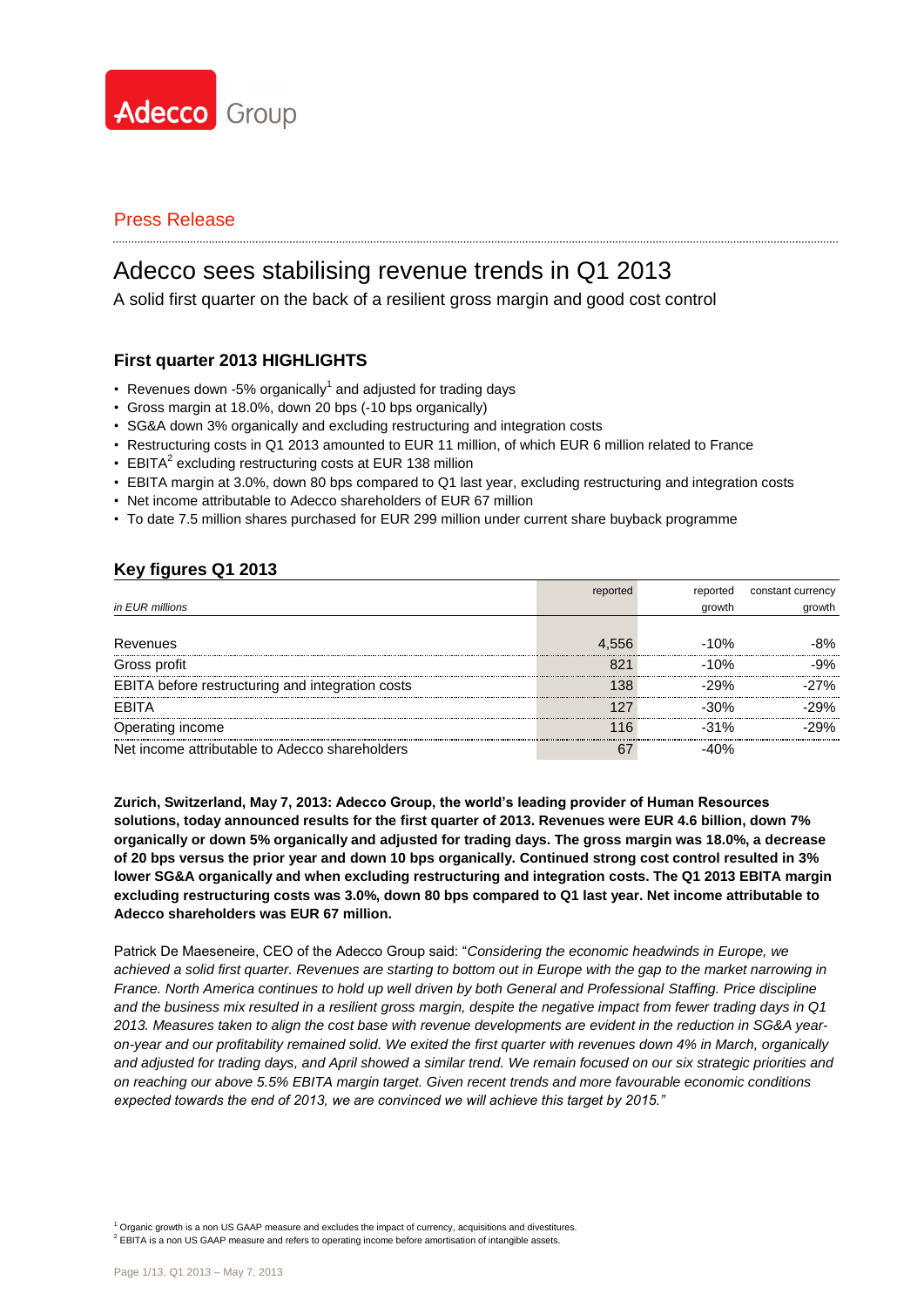

### **Q1 2013 FINANCIAL PERFORMANCE**

### **Revenues**

Group revenues in Q1 2013 were EUR 4.6 billion, down 10% or down 8% in constant currency. Organically, revenues were down 7% (-5% organically and adjusted for trading days). Permanent placement revenues amounted to EUR 81 million, a decrease of 9% in constant currency, while revenues from the counter-cyclical Career Transition (outplacement) business totalled EUR 71 million, up 5% in constant currency.

### **Gross Profit**

In Q1 2013, gross profit amounted to EUR 821 million and the gross margin was 18.0%, down 20 bps compared to the prior year's first quarter. Organically the gross margin was down 10 bps in the quarter under review. Temporary staffing had an organic 25 bps negative impact on the gross margin, partly due to timing of the bank holidays. This in particular impacted temporary staffing margins in Germany and Sweden, where temporary employees are on Adecco's payroll. Organically, permanent placement and other activities had a neutral impact on the gross margin, whereas the impact was +15 bps from outplacement.

### **Selling, General and Administrative Expenses (SG&A)**

SG&A in Q1 2013 amounted to EUR 694 million, a decrease of 5% or 4% in constant currency compared to Q1 2012. SG&A was 3% lower year-on-year on an organic basis and excluding restructuring and integration costs. Restructuring costs were EUR 11 million in the quarter under review, of which EUR 6 million related to France, EUR 1 million for other countries and EUR 4 million for the consolidation of several data centres in North America. In the prior year's first quarter, costs related to the integration of DBM totalled EUR 3 million and EUR 8 million related to restructuring costs for various European countries. Sequentially, SG&A was flat in constant currency and when excluding restructuring costs. Organically, FTE employees decreased by 5% (-1,800) compared to the first quarter of 2012 and the branch network decreased by 5% (-280 branches). At the end of the first quarter of 2013, the Adecco Group had over 31,000 FTE employees and operated a network of over 5,200 branches.

#### **EBITA**

In the period under review, EBITA excluding restructuring costs was EUR 138 million and the margin was 3.0%, compared to the Q1 2012 EBITA margin of 3.8%, excluding restructuring and integration costs. EBITA was EUR 127 million compared with EUR 182 million in the first quarter of 2012. The Q1 2013 EBITA margin was 2.8% compared to 3.6% in Q1 2012.

#### **Amortisation of Intangible Assets**

Amortisation in Q1 2013 was EUR 11 million, compared to EUR 14 million in Q1 2012.

### **Operating Income**

In Q1 2013, operating income was EUR 116 million. This compares to EUR 168 million in the first quarter of 2012.

### **Interest Expense and Other Income / (Expenses), net**

The interest expense amounted to EUR 19 million in the period under review, compared to an expense of EUR 18 million in Q1 2012. Other income / (expenses), net was an expense of EUR 2 million in Q1 2013, compared to income of EUR 3 million in the first quarter of 2012. Interest expense is expected to be around EUR 75 million for the full year 2013.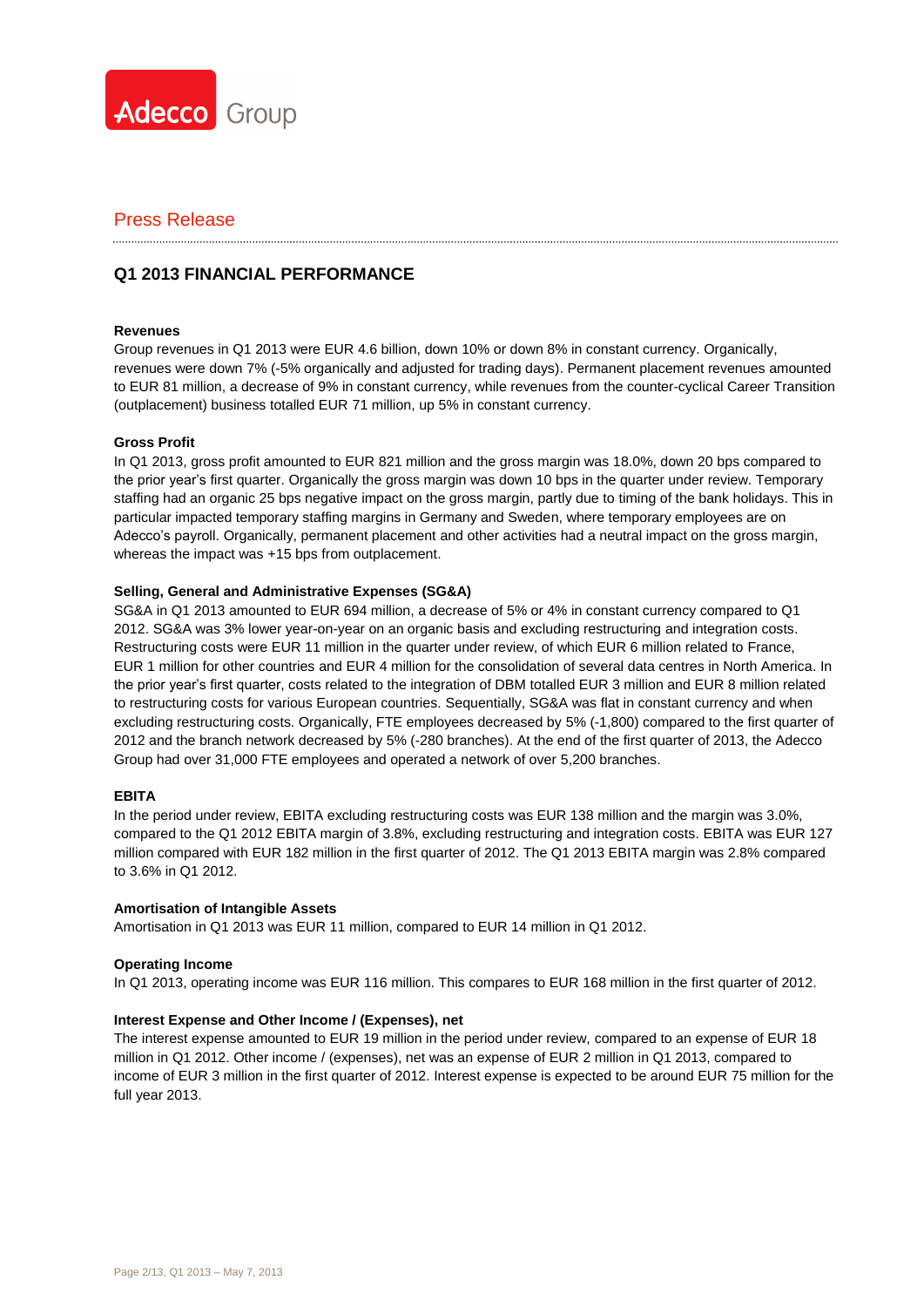

#### **Provision for Income Taxes**

The effective tax rate in the period under review was 29% compared to 27% in Q1 2012.

### **Net Income attributable to Adecco shareholders and EPS**

In the period under review, net income attributable to Adecco shareholders was EUR 67 million. This compares to EUR 112 million in Q1 2012. Basic EPS in Q1 2013 was EUR 0.37 (Q1 2012: EUR 0.59).

### **Cash flow, Net Debt<sup>3</sup> and DSO**

Cash used in operating activities was EUR 28 million in the first quarter of 2013 compared to operating cash flow of EUR 137 million generated in the same period last year. Q1 2013 was impacted by social security payments relating to prior years and by lower collection of receivables at the end of March, given the timing of Easter. The Group invested EUR 20 million in capex and paid EUR 69 million for treasury shares. Net debt at the end of March 2013 was EUR 1,070 million compared to EUR 972 million at year end 2012. DSO was 54 days in the first quarter of 2013, as well as in the first quarter of 2012.

### **Currency Impact**

In Q1 2013, currency fluctuations had a negative impact on revenues of approximately 2%.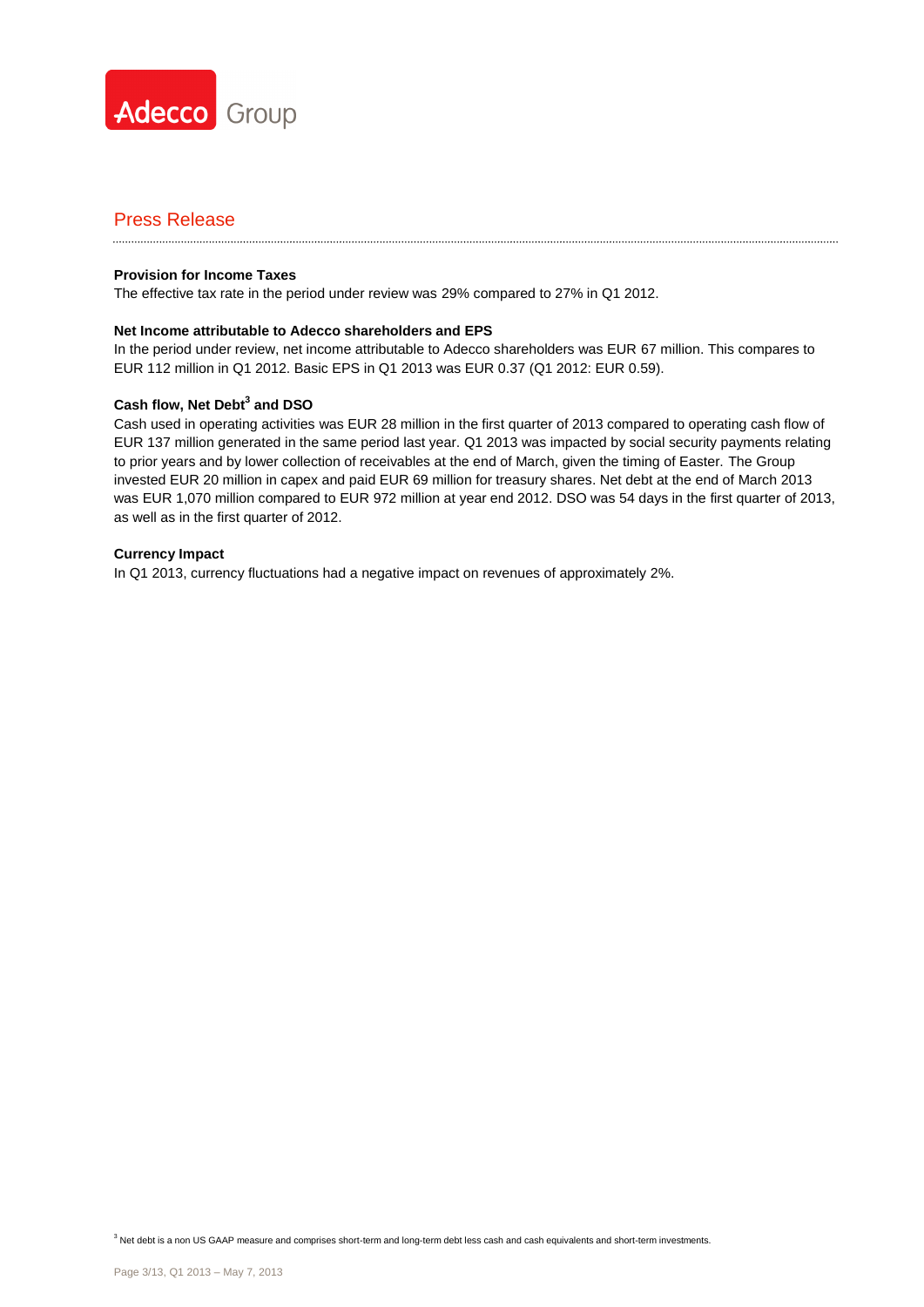

### **SEGMENT PERFORMANCE**

**Q1 2013**

|                                                                                                                                     |                                          | <b>Revenues</b>  |                       | EBITA *          |         |
|-------------------------------------------------------------------------------------------------------------------------------------|------------------------------------------|------------------|-----------------------|------------------|---------|
|                                                                                                                                     |                                          | EUR <sub>m</sub> | organic<br>yoy growth | EUR <sub>m</sub> | margin  |
| Revenues in percent                                                                                                                 | 23% France                               | 1,050            | $-17%$                | 21               | 2.0%    |
|                                                                                                                                     | 20% ■ North America                      | 888              | 2%                    | 32               | 3.6%    |
|                                                                                                                                     | 10% UK & Ireland                         | 456              | 0%                    | 8                | 1.8%    |
|                                                                                                                                     | 8% Germany & Austria                     | 373              | -8%                   | 18               | 4.9%    |
|                                                                                                                                     | 6% <b>Japan</b>                          | 292              | $-21%$                | 13               | 4.5%    |
|                                                                                                                                     | $5\%$ Italy                              | 219              | $-6%$                 | 11               | 4.9%    |
|                                                                                                                                     | Benelux<br>4%                            | 204              | -9%                   | 4                | 1.8%    |
|                                                                                                                                     | 4% Nordics                               | 191              | -6%                   | (1)              | $-0.6%$ |
|                                                                                                                                     | 3% <b>■</b> Iberia                       | 149              | $-9%$                 | 3                | 1.8%    |
|                                                                                                                                     | 3% ■ Australia & New Zealand             | 117              | $-11%$                |                  | 1.1%    |
|                                                                                                                                     | 2% Switzerland                           | 89               | $-9%$                 | 6                | 7.1%    |
|                                                                                                                                     | <b>Emerging Markets</b><br>$10\%$ $\Box$ | 449              | 4%                    | 13               | 2.9%    |
|                                                                                                                                     | $2\%$ LHH                                | 79               | 3%                    | 21               | 26.9%   |
|                                                                                                                                     | Corporate<br><b>Adecco Group</b>         | 4,556            | -7%                   | (23)<br>127      | 2.8%    |
| * Including restructuring costs of EUR 6 million for France, EUR 4 million for North America and EUR 1 million for other countries. |                                          |                  |                       |                  |         |

Revenues in **France** amounted to EUR 1.1 billion, down 17% (-15% adjusted for trading days) compared to Q1 2012. The gap to the market narrowed. Permanent placement revenues were down 24%. In the quarter under review, EBITA was EUR 21 million, compared to EUR 27 million in Q1 2012. Excluding restructuring costs of EUR 6 million incurred in Q1 2013 and EUR 3 million in Q1 2012, the EBITA margin was 2.5%, up 20 bps compared to Q1 2012, helped by the impact of "CICE" (Tax Credit and Competitive Employment Act).

In **North America**, Adecco's revenues increased 2% organically (+4% organically and adjusted for trading days) to EUR 888 million in Q1 2013. General Staffing revenues increased 2% in constant currency and Professional Staffing revenues grew by 2% organically. The North American IT Professional Staffing segment grew 5% organically yearon-year in Q1 2013. The Medical & Science business was again up strongly, by 14% in constant currency. While Engineering & Technical was flat year-on-year, Finance & Legal declined by 4%, both in constant currency. Permanent placement revenues continued to develop well, up 14% in constant currency. EBITA was EUR 32 million in the quarter under review. Excluding EUR 4 million restructuring costs incurred for the consolidation of several data centres, the EBITA margin was at 4.0% in Q1 2013 compared to 4.3% a year ago.

In the **UK & Ireland,** revenues were flat in constant currency (+4% in constant currency and adjusted for trading days) at EUR 456 million. Permanent placement revenues were down 26% in constant currency. EBITA was EUR 8 million in Q1 2013 and the EBITA margin was 1.8% compared to an EBITA margin of 2.4% in Q1 2012.

In **Germany & Austria,** Q1 2013 revenues declined by 8% organically (-4% organically and adjusted for trading days) to EUR 373 million, compared against the high base of last year (Q1 2012: +10% year-on-year organic revenue growth). EBITA amounted to EUR 18 million in Q1 2013 and the EBITA margin was 4.9% compared to the Q1 2012 EBITA margin, excluding restructuring costs, of 8.3%. Results in the period under review were impacted by the timing of the bank holidays and lower utilisation.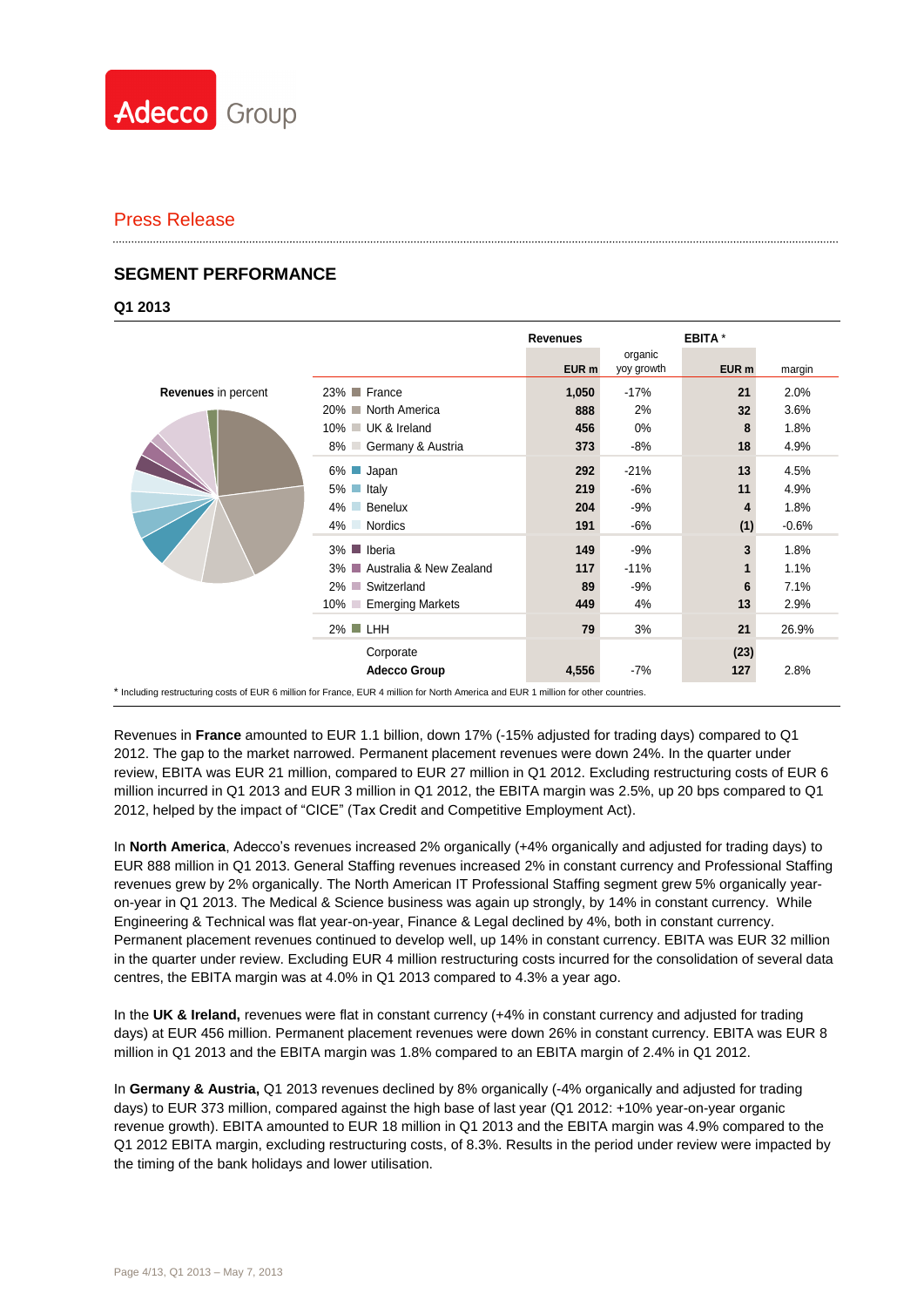

In **Japan,** revenues were down 21% in constant currency (-15% in constant currency and adjusted for trading days) to EUR 292 million, still impacted by the completion of several outsourcing projects during 2012. EBITA was EUR 13 million and the EBITA margin was 4.5%, down 130 bps compared to the first quarter of 2012.

Revenues in **Italy** declined 6% (-4% adjusted for trading days). EBITA amounted to EUR 11 million and the EBITA margin was 4.9% compared to 5.4% in Q1 2012.

In Q1 2013, revenues in **Benelux** decreased by 9% (-6% adjusted for trading days). Revenue development was below the market in the Netherlands, but ahead of the market in Belgium. In the period under consideration, EBITA was EUR 4 million and the EBITA margin was 1.8%. In Q1 2012, excluding restructuring costs of EUR 1 million, the EBITA margin was 3.9%.

Revenues in the **Nordics** were down 6% in constant currency (-1% in constant currency and adjusted for trading days). Revenues decreased in Sweden and Norway, but increased in Denmark, year-on-year in constant currency. The EBITA margin in Q1 2013 was -0.6%, also impacted by the timing of bank holidays.

In **Iberia** revenues declined by 9% (-5% adjusted for trading days), as economic conditions in the region remained difficult. Revenues in **Australia & New Zealand** were down 11% in constant currency (-8% in constant currency and adjusted for trading days). In **Switzerland** revenues declined by 9% in constant currency in Q1 2013 (-5% in constant currency and adjusted for trading days).

The **Emerging Markets** grew 4% in constant currency (+8% in constant currency and adjusted for trading days) to EUR 449 million, mainly driven by Latin America. The EBITA margin was 2.9%, down 20 bps when compared to the same period last year.

Revenues of **Lee Hecht Harrison (LHH)**, Adecco's Career Transition & Talent Development business were EUR 79 million, up 3% in constant currency compared to Q1 2012. EBITA was EUR 21 million and profitability remained strong, as the EBITA margin reached 26.9%. In Q1 2012, excluding integration costs of EUR 3 million related to DBM, the EBITA margin was 30.2%.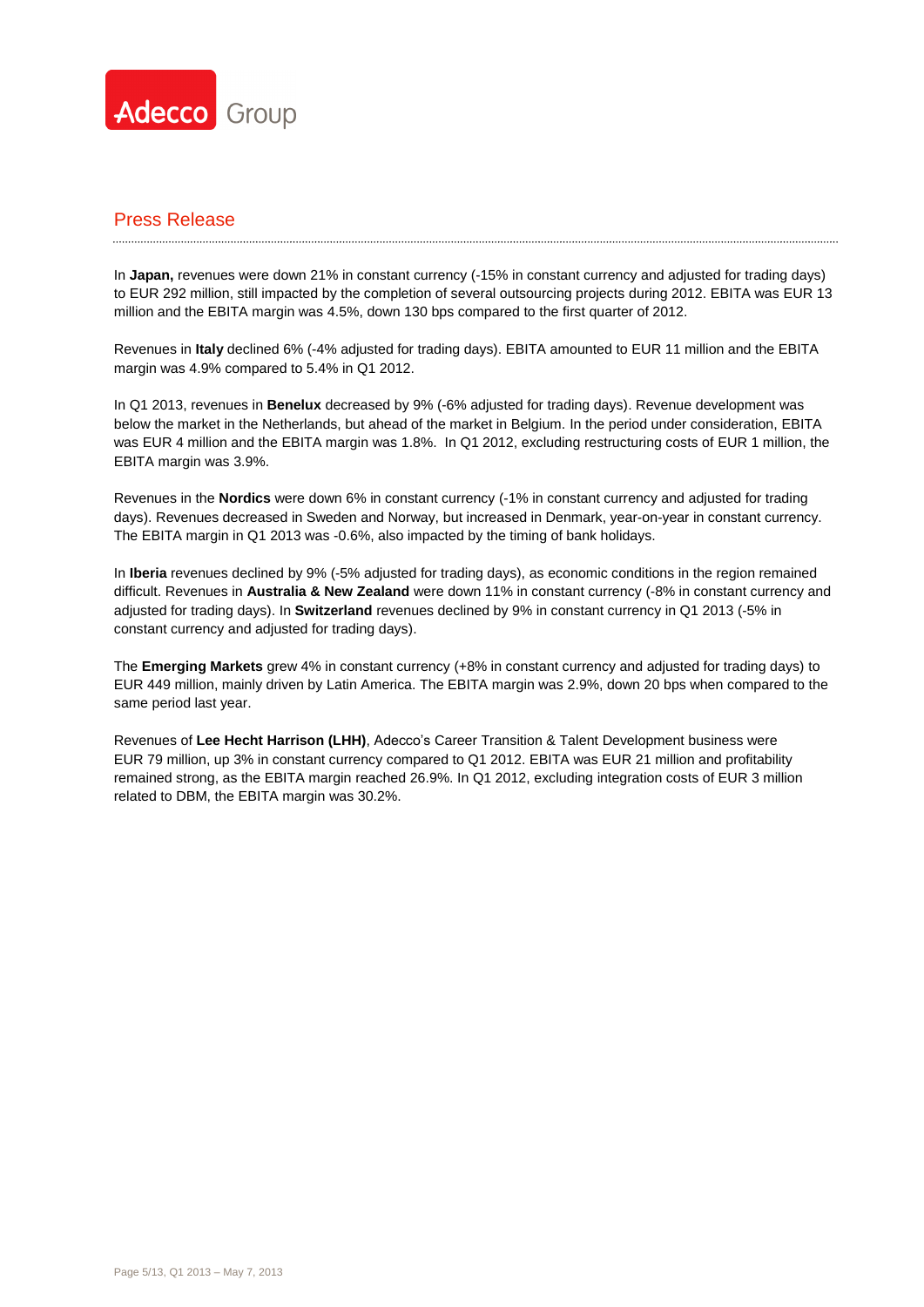

### **BUSINESS LINE PERFORMANCE**



Adecco's revenues in the **General Staffing** business (Office & Industrial) decreased by 9% in constant currency to EUR 3.4 billion. Revenues in the **Industrial** business were down 10% in constant currency. In France, revenues declined by 18% in Q1 2013 and in Italy by 6%. Germany & Austria was down 10% organically year-on-year. In constant currency, revenues in Industrial in North America grew 3% in Q1 2013. In the **Office** business, revenues were down 8% in constant currency. Revenues in Q1 2013 in Japan were down 25%, in the Nordics down 13% and in North America and UK & Ireland flat, all in constant currency.

Professional Staffing<sup>4</sup> revenues decreased 4% in constant currency (-2% organically). Year-on-year revenue growth in North America was 2% organically in Q1 2013. In the UK & Ireland, revenues were flat in constant currency. Revenues in France were down 7%.

In **Information Technology (IT)**, revenues were down 7% in constant currency (-2% organically). In North America, revenues grew by 5% organically, driven by the US IT Professional Staffing business, which grew by 9% organically. Revenues in the UK & Ireland were flat in constant currency.

Adecco's **Engineering & Technical (E&T)** business was down 1% in constant currency. In Germany & Austria revenues declined by 2%, while in France revenues grew by 10%. In North America revenues were flat in constant currency.

In **Finance & Legal (F&L)**, revenues were down 2% in constant currency. Revenues in North America declined 4%, while the UK & Ireland grew by 7% in Q1 2013, all in constant currency.

In Q1 2013, revenues in **Medical & Science (M&S)** were down 4% in constant currency. While revenues in North America were up 14%, revenues in the Nordics declined by 16%, both in constant currency. Revenues in France were down 23% in the quarter under review.

In the first quarter of 2013, revenues in **Solutions**<sup>5</sup> were up 5% in constant currency. Revenue growth in MSP (Managed Service Programmes) and VMS (Vendor Management System) continued to be strongly double-digit in constant currency.

<sup>5</sup> Solutions include revenues from Career Transition & Talent Development (CTTD), Managed Service Programmes (MSP), Recruitment Process Outsourcing (RPO) and Vendor Management System (VMS).

<sup>4</sup> Professional Staffing refers to Adecco's Information Technology, Engineering & Technical, Finance & Legal, and Medical & Science businesses.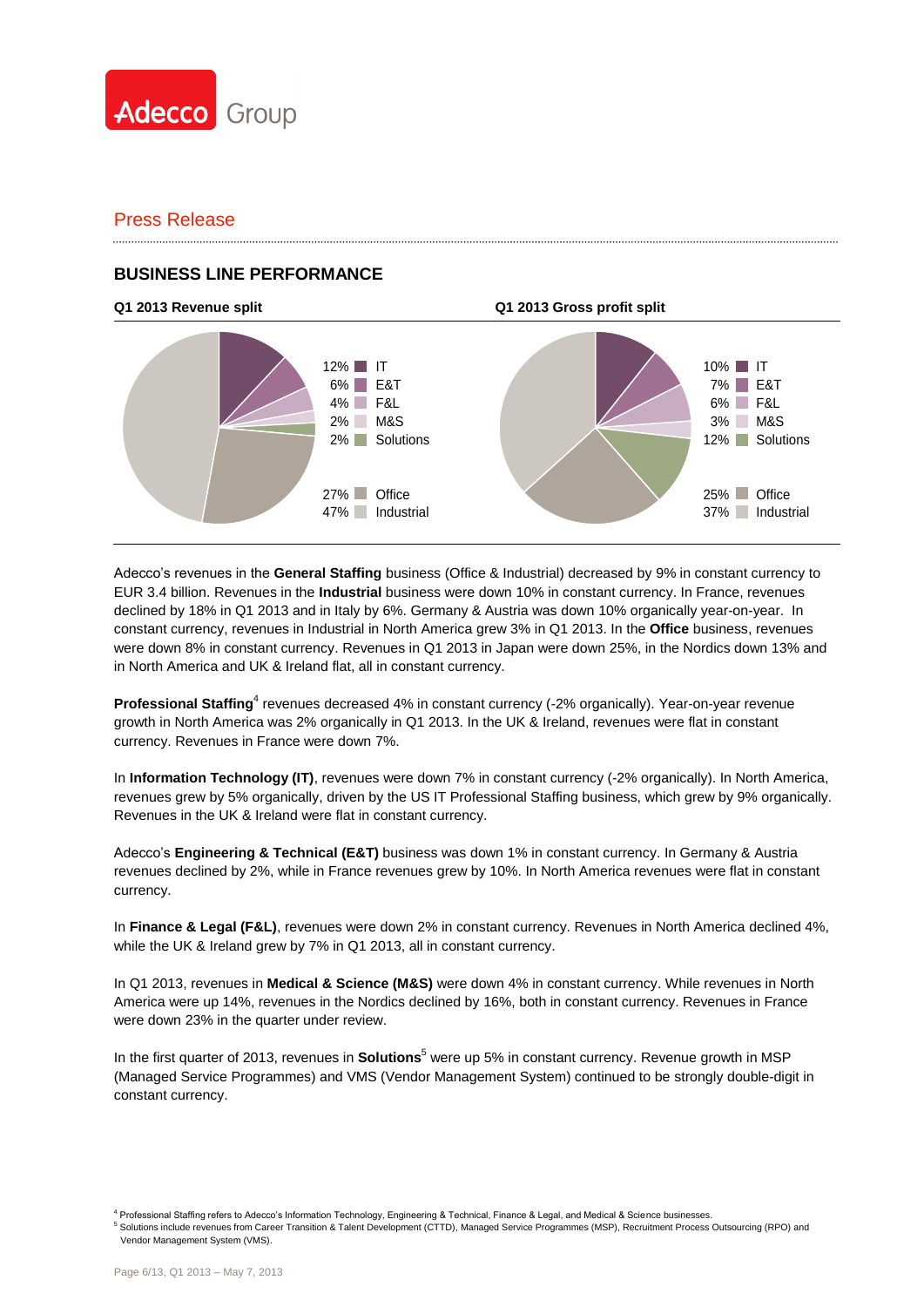

### **MANAGEMENT OUTLOOK**

The Group exited the first quarter of 2013 with an organic revenue decline rate of 4% in March, adjusted for trading days. Revenue developments in April were similar. North America continued to hold up well. In France the gap to the market narrowed since the beginning of the year, but conditions remained challenging. Elsewhere in Europe revenue growth stabilised or improved slightly. In the Emerging Markets revenue growth continued to be solid.

Given these trends, we maintain our price discipline and cost control. At the same time, we continue to invest in organic growth opportunities and the consolidation of our IT platforms, whilst focusing on our strategic priorities. SG&A in the second quarter of 2013 is expected to be similar to Q1 2013 on a constant currency basis and before one-off costs. As announced in March this year, we plan to invest a total of EUR 30 million in 2013 to further optimise the cost base, of which EUR 11 million were invested in Q1 2013 and the remainder will be incurred during the rest of 2013.

We continue to be very focused on reaching our mid-term EBITA margin target of above 5.5%. Given recent trends and more favourable economic conditions expected towards the end of 2013, we are convinced we will achieve this target by 2015.

### **Update on the share buyback programme**

In June 2012, the Company launched a share buyback programme of up to EUR 400 million on a second trading line with the aim of subsequently cancelling the shares and reducing the share capital. The share buyback commenced in mid-July 2012. To date, the Company has acquired 7.5 million shares under this programme for EUR 299 million.

For further information please contact:

**Adecco Corporate Investor Relations** [Investor.relations@adecco.com](mailto:Investor.relations@adecco.com) or +41 (0) 44 878 89 89

**Adecco Corporate Press Office** [Press.office@adecco.com](mailto:Press.office@adecco.com) or +41 (0) 44 878 87 87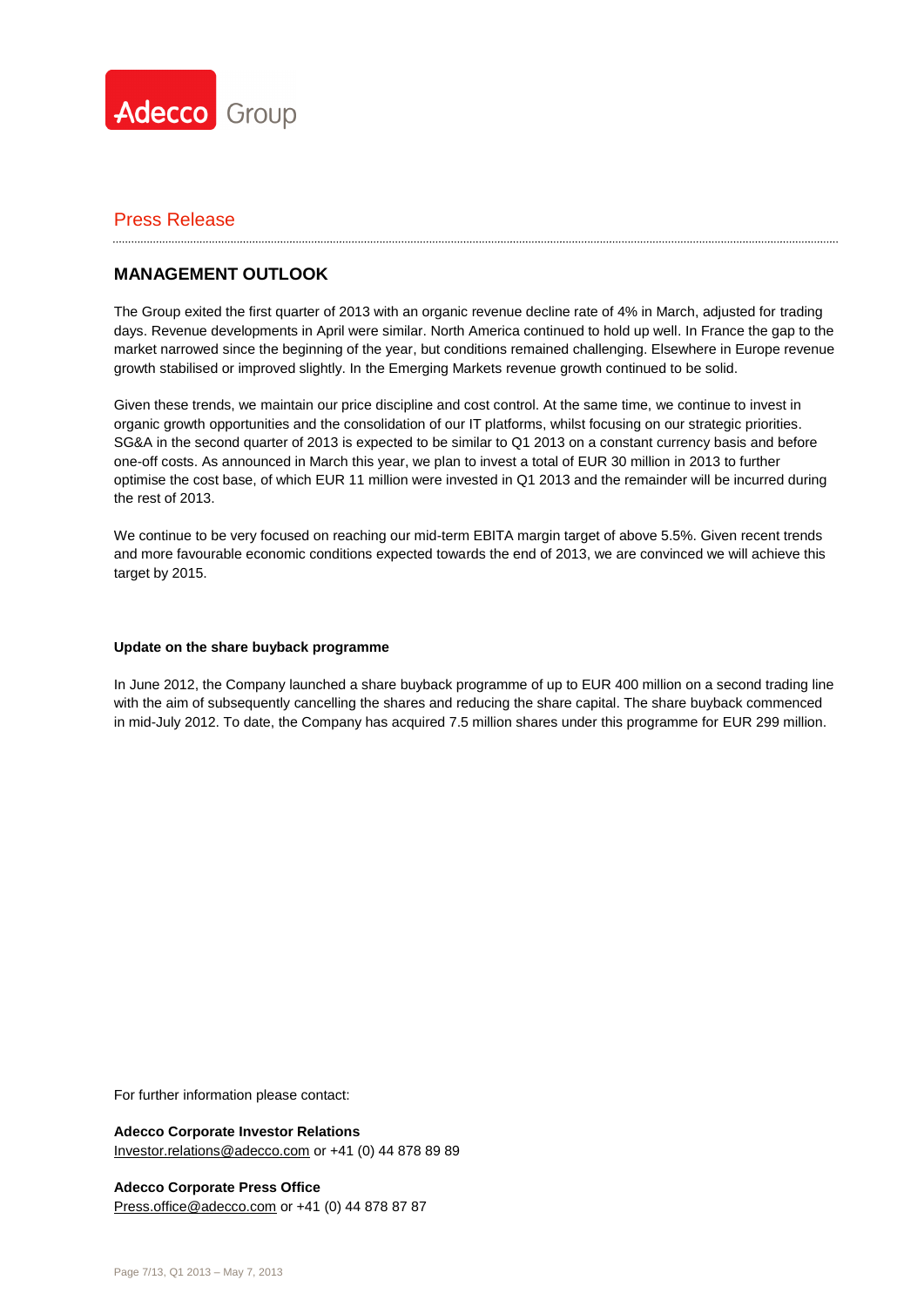

#### **Q1 2013 Results Conference Calls**

There will be a media conference call at 9 am CET as well as an analyst conference call at 11 am CET, details of which can be found in the Investor Relations section on ou[r website.](http://www.adecco.com/en-US/investors/Pages/Financials.aspx)

| UK / Global          | +44 (0) 203 059 58 62 |
|----------------------|-----------------------|
| <b>United States</b> | + 1 631 570 56 13     |
| Cont. Europe         | $+41(0)583105000$     |

#### **Financial Agenda 2013/2014**

- Q2/1H 2013 results
- Q3 2013 results
- Q4/FY 2013 results

August 8, 2013 November 6, 2013 March 12, 2014

#### **Forward-looking statements**

Information in this release may involve guidance, expectations, beliefs, plans, intentions or strategies regarding the future. These forward-looking statements involve risks and uncertainties. All forward-looking statements included in this release are based on information available to Adecco S.A. as of the date of this release, and we assume no duty to update any such forward-looking statements. The forward-looking statements in this release are not guarantees of future performance and actual results could differ materially from our current expectations. Numerous factors could cause or contribute to such differences. Factors that could affect the Company's forward-looking statements include, among other things: global GDP trends and the demand for temporary work; changes in regulation of temporary work; intense competition in the markets in which the Company operates; integration of acquired companies; changes in the Company's ability to attract and retain qualified internal and external personnel or clients; the potential impact of disruptions related to IT; any adverse developments in existing commercial relationships, disputes or legal and tax proceedings.

#### **About the Adecco Group**

The Adecco Group, based in Zurich, Switzerland, is the world's leading provider of HR solutions. With over 31,000 FTE employees and over 5,200 branches, in over 60 countries and territories around the world, Adecco Group offers a wide variety of services, connecting more than 650,000 associates with over 100,000 clients every day. The services offered fall into the broad categories of temporary staffing, permanent placement, career transition and talent development, as well as outsourcing and consulting. The Adecco Group is a Fortune Global 500 company.

Adecco S.A. is registered in Switzerland (ISIN: CH0012138605) and listed on the SIX Swiss Exchange (ADEN).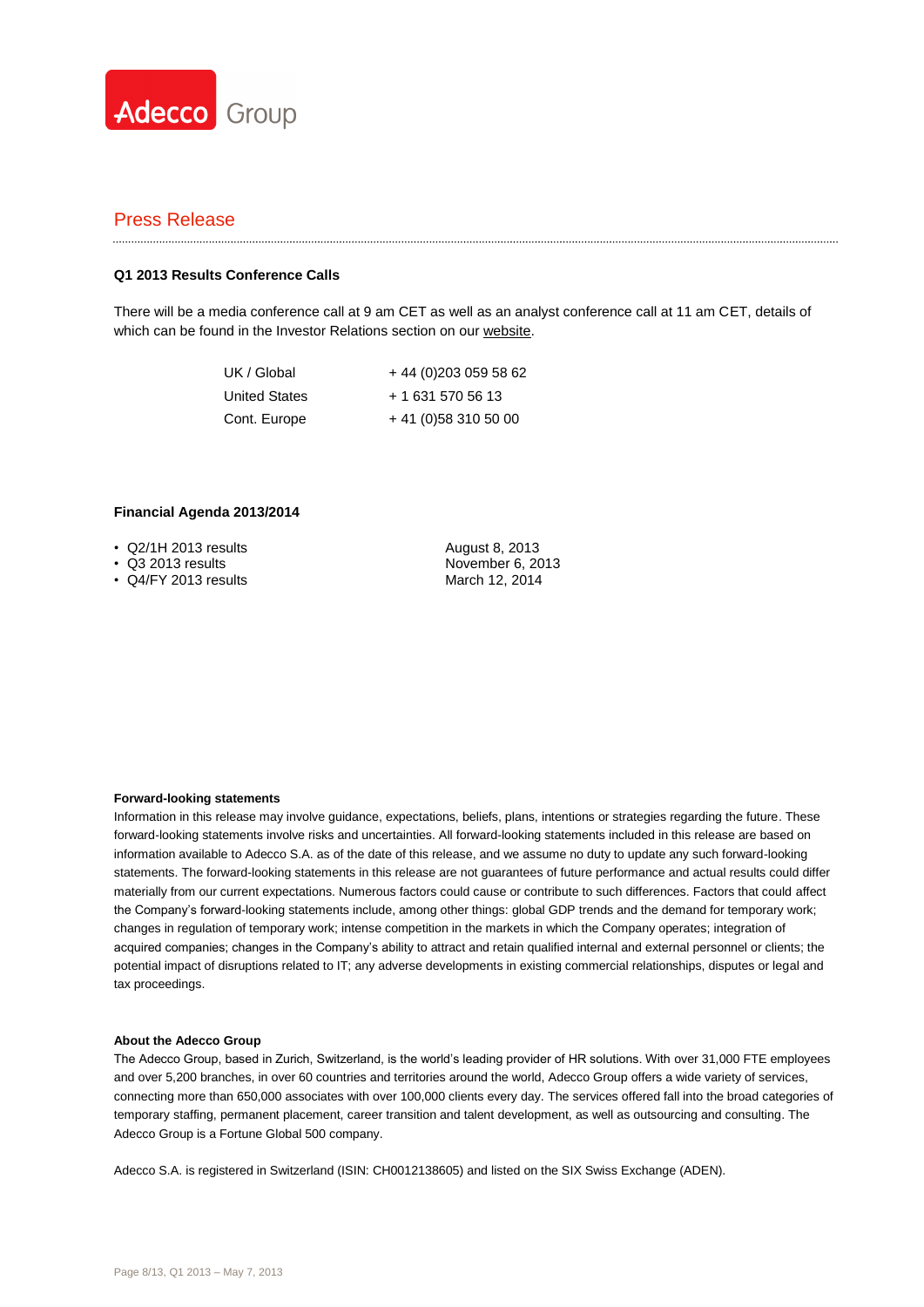

# **Consolidated statements of operations** *(unaudited)*

| <b>EUR millions</b>                                      | Q1 2013     | Q1 2012     |            | Variance %           |
|----------------------------------------------------------|-------------|-------------|------------|----------------------|
| except share and per share amounts                       |             |             | <b>EUR</b> | Constant<br>Currency |
| Revenues                                                 | 4,556       | 5,035       | $-10%$     | $-8%$                |
| Direct costs of services                                 | (3,735)     | (4, 119)    |            |                      |
| <b>Gross profit</b>                                      | 821         | 916         | $-10%$     | $-9%$                |
| Gross margin                                             | 18.0%       | 18.2%       |            |                      |
| Selling, general, and administrative expenses            | (694)       | (734)       | $-5%$      | $-4%$                |
| As a percentage of revenues                              | 15.2%       | 14.6%       |            |                      |
| Amortisation of intangible assets                        | (11)        | (14)        |            |                      |
| <b>Operating income</b>                                  | 116         | 168         | $-31%$     | $-29%$               |
| Operating income margin                                  | 2.5%        | 3.3%        |            |                      |
| Interest expense                                         | (19)        | (18)        |            |                      |
| Other income / (expenses), net                           | (2)         | 3           |            |                      |
| Income before income taxes                               | 95          | 153         | $-38%$     |                      |
| Provision for income taxes                               | (28)        | (41)        |            |                      |
| Net income                                               | 67          | 112         | $-40%$     |                      |
| Net income attributable to noncontrolling<br>interests   |             |             |            |                      |
| Net income attributable to Adecco<br>shareholders        | 67          | 112         | $-40%$     |                      |
| Net income margin attributable to<br>Adecco shareholders | 1.5%        | 2.2%        |            |                      |
|                                                          |             |             |            |                      |
| Basic earnings per share                                 | 0.37        | 0.59        |            |                      |
| Basic weighted-average shares                            | 183,883,797 | 188,883,346 |            |                      |
|                                                          |             |             |            |                      |
| Diluted earnings per share                               | 0.37        | 0.59        |            |                      |
| Diluted weighted-average shares                          | 184,118,222 | 189.046.755 |            |                      |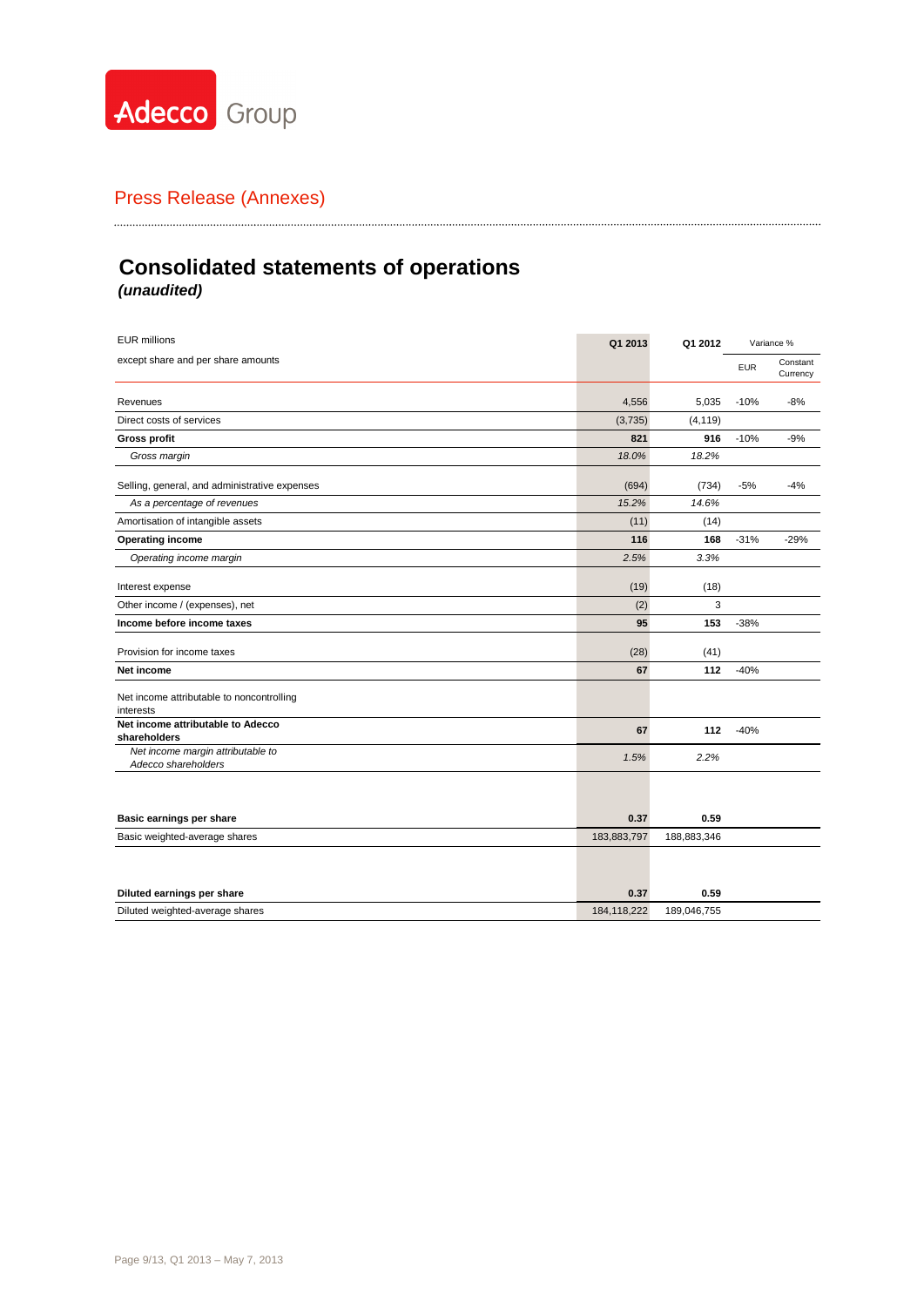

# **Revenues and operating income by segment**

### *(unaudited)*

| <b>EUR millions</b>               | Q1 2013        | Q1 2012        | Variance % |                      |
|-----------------------------------|----------------|----------------|------------|----------------------|
| Revenues                          |                |                | <b>EUR</b> | Constant<br>Currency |
| France <sup>1</sup>               | 1,050          | 1,263          | $-17%$     | $-17%$               |
| North America <sup>2</sup>        | 888            | 909            | $-2%$      | $-1%$                |
| UK & Ireland                      | 456            | 459            | $-1%$      | 0%                   |
| Germany & Austria <sup>2</sup>    | 373            | 400            | $-7%$      | $-7%$                |
| Japan                             | 292            | 431            | $-32%$     | $-21%$               |
| Italy                             | 219            | 232            | $-6%$      | -6%                  |
| Benelux                           | 204            | 225            | $-9%$      | $-9%$                |
| Nordics                           | 191            | 198            | $-3%$      | -6%                  |
| Iberia                            | 149            | 165            | $-9%$      | $-9%$                |
| Australia & New Zealand           | 117            | 134            | $-13%$     | $-11%$               |
| Switzerland                       | 89             | 99             | $-10%$     | $-9%$                |
| Emerging Markets <sup>1</sup>     | 449            | 442            | 2%         | 4%                   |
| LHH                               | 79             | 78             | 2%         | 3%                   |
| Adecco Group <sup>2</sup>         | 4,556          | 5,035          | $-10%$     | -8%                  |
| <b>Operating income</b>           |                |                |            |                      |
| $France^1$                        | 21             | 27             | $-24%$     | $-24%$               |
| North America                     | 32             | 39             | $-18%$     | $-18%$               |
| UK & Ireland                      | 8              | 11             | $-27%$     | $-26%$               |
| Germany & Austria                 | 18             | 30             | $-39%$     | $-39%$               |
| Japan                             | 13             | 25             | $-47%$     | $-38%$               |
| Italy                             | 11             | 12             | $-14%$     | $-14%$               |
| <b>Benelux</b>                    | $\overline{4}$ | $\overline{7}$ | $-50%$     | $-50%$               |
| Nordics                           | (1)            | 4              | $-125%$    | $-125%$              |
| Iberia                            | $\sqrt{3}$     | 4              | $-30%$     | $-30%$               |
| Australia & New Zealand           | $\mathbf{1}$   | 5              | $-74%$     | $-73%$               |
| Switzerland                       | $\,6$          | 7              | $-12%$     | $-11%$               |
| Emerging Markets <sup>1</sup>     | 13             | 14             | $-5%$      | $-3%$                |
| LHH                               | 21             | 21             | 4%         | 6%                   |
| <b>Corporate Expenses</b>         | (23)           | (24)           |            |                      |
| EBITA <sup>3</sup>                | 127            | 182            | $-30%$     | -29%                 |
| Amortisation of intangible assets | (11)           | (14)           |            |                      |
| <b>Adecco Group</b>               | 116            | 168            | $-31%$     | $-29%$               |

1) As of January 2013, Morocco and Tunisia, previously within France, are reported under Emerging Markets. The 2012 information has been restated to conform to the current year presentation.

2) In Q1 2013 revenues changed organically in North America by 2%, Germany & Austria by -8% and Adecco Group by -7%.

3) EBITA is a non US GAAP measure and refers to operating income before amortisation of intangible assets.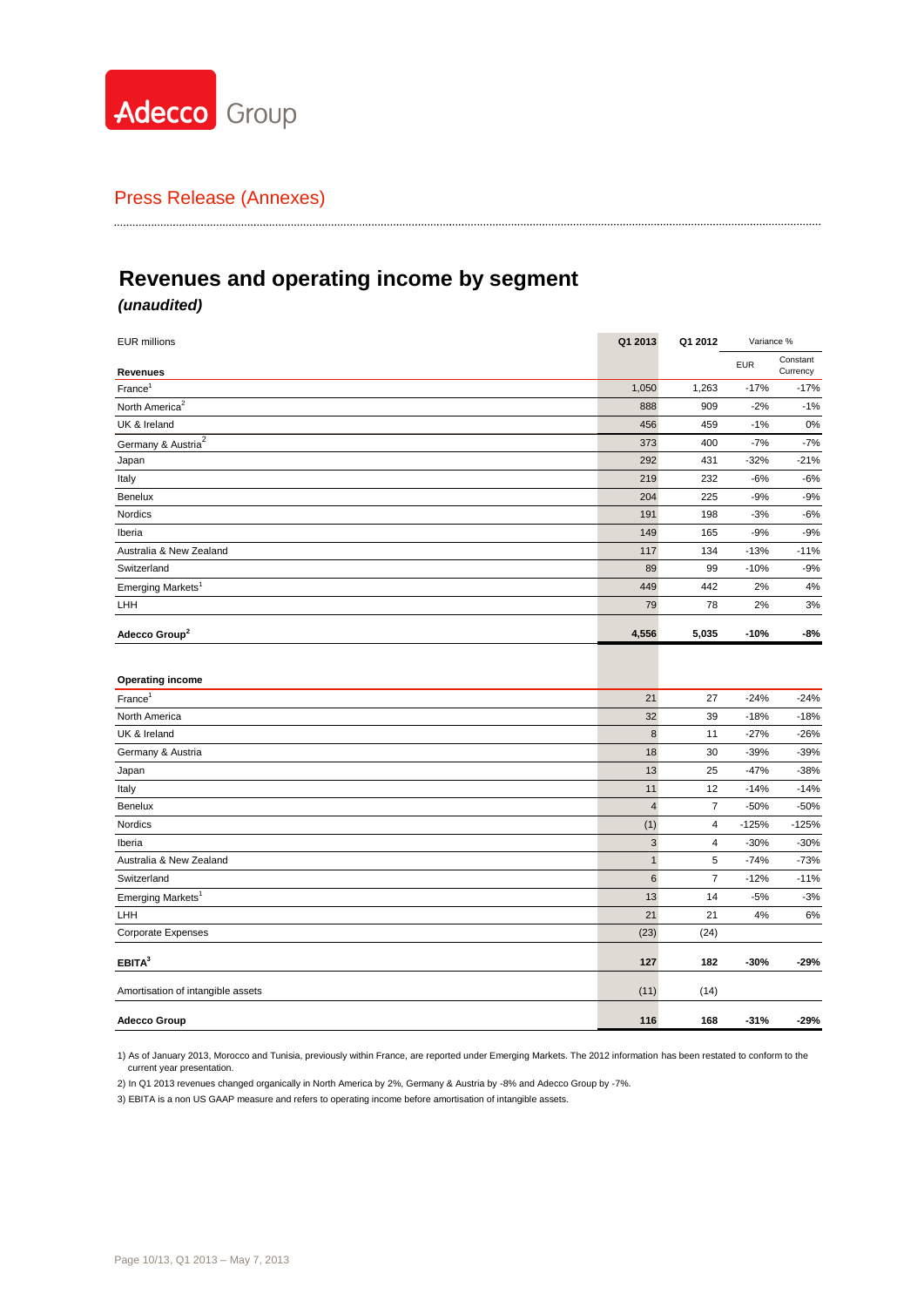

# **Revenues by business line** *(unaudited)*

| <b>EUR millions</b>                 | Q1 2013 | Q1 2012 | Variance % |                      |
|-------------------------------------|---------|---------|------------|----------------------|
| Revenues <sup>1</sup>               |         |         | <b>EUR</b> | Constant<br>Currency |
| Office                              | 1,206   | 1,374   | $-12%$     | $-8%$                |
| Industrial                          | 2,147   | 2,391   | $-10%$     | $-10%$               |
| <b>General Staffing</b>             | 3,353   | 3,765   | $-11%$     | -9%                  |
| Information Technology <sup>2</sup> | 544     | 597     | $-9%$      | $-7%$                |
| Engineering & Technical             | 278     | 286     | $-3%$      | $-1%$                |
| Finance & Legal                     | 185     | 190     | $-3%$      | $-2%$                |
| Medical & Science                   | 94      | 98      | $-4%$      | $-4%$                |
| Professional Staffing <sup>2</sup>  | 1,101   | 1,171   | -6%        | $-4%$                |
| <b>Solutions</b>                    | 102     | 99      | 3%         | 5%                   |
| Adecco Group <sup>2</sup>           | 4,556   | 5,035   | $-10%$     | -8%                  |

1) Breakdown of staffing revenues into Office, Industrial, Information Technology, Engineering & Technical, Finance & Legal and Medical & Science is based on dedicated branches. Solutions include revenues from Career Transition & Talent Development (CTTD), Managed Service Programmes (MSP), Recruitment Process Outsourcing (RPO) and Vendor Management System (VMS).

2) In Q1 2013 revenues changed organically in Information Technology by -2%, Professional Staffing by -2% and Adecco Group by -7%.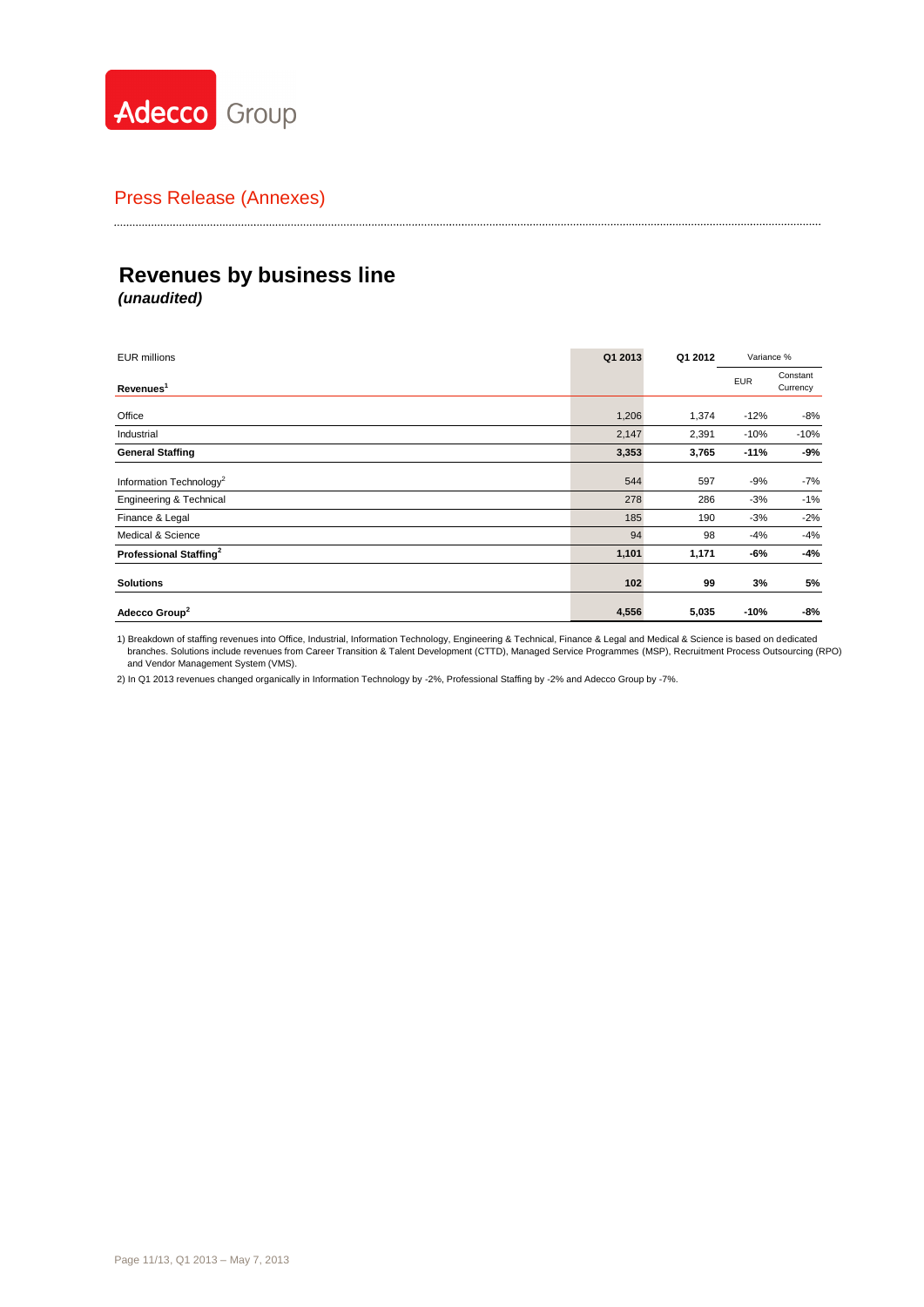

# **Consolidated balance sheets**

| <b>EUR millions</b>                                        | March 31    | December 31 |
|------------------------------------------------------------|-------------|-------------|
|                                                            | 2013        | 2012        |
| <b>Assets</b>                                              | (unaudited) |             |
| Current assets:                                            |             |             |
| - Cash and cash equivalents                                | 941         | 1,103       |
| - Short-term investments                                   |             | 2           |
| - Trade accounts receivable, net                           | 3,544       | 3,492       |
| Other current assets                                       | 309         | 308         |
| <b>Total current assets</b>                                | 4,794       | 4,905       |
| Property, equipment, and leasehold improvements, net       | 286         | 291         |
| Other assets                                               | 382         | 331         |
| Intangible assets, net                                     | 559         | 570         |
| Goodwill                                                   | 3,537       | 3,517       |
| <b>Total assets</b>                                        | 9,558       | 9,614       |
| Liabilities and shareholders' equity<br>Liabilities        |             |             |
|                                                            |             |             |
| <b>Current liabilities:</b>                                |             |             |
| - Accounts payable and accrued expenses                    | 3,321       | 3,332       |
| - Short-term debt and current maturities of long-term debt | 485         | 541         |
| <b>Total current liabilities</b>                           | 3,806       | 3,873       |
| Long-term debt, less current maturities                    | 1,526       | 1,536       |
| Other liabilities                                          | 510         | 506         |
| <b>Total liabilities</b>                                   | 5,842       | 5,915       |
| Shareholders' equity                                       |             |             |
| Adecco shareholders' equity:                               |             |             |
| - Common shares                                            | 118         | 118         |
| - Additional paid-in capital                               | 1,608       | 1,616       |
| - Treasury shares, at cost                                 | (255)       | (175)       |
| - Retained earnings                                        | 2,362       | 2,294       |
| - Accumulated other comprehensive income/(loss), net       | (120)       | (157)       |
| Total Adecco shareholders' equity                          | 3,713       | 3,696       |

Noncontrolling interests 3 3 **Total shareholders' equity** 3,699 **3,699**